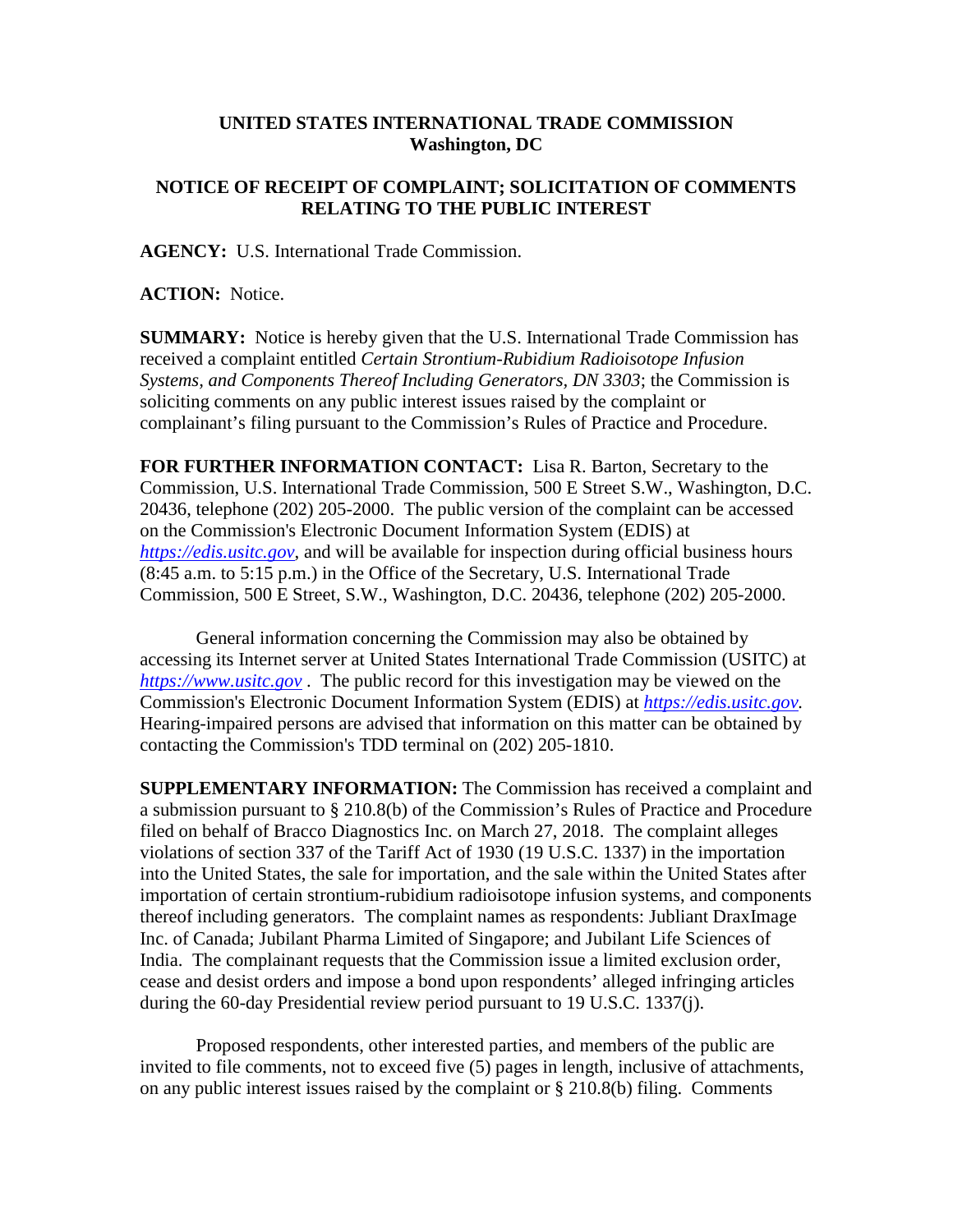should address whether issuance of the relief specifically requested by the complainant in this investigation would affect the public health and welfare in the United States, competitive conditions in the United States economy, the production of like or directly competitive articles in the United States, or United States consumers.

In particular, the Commission is interested in comments that:

- (i) explain how the articles potentially subject to the requested remedial orders are used in the United States;
- (ii) identify any public health, safety, or welfare concerns in the United States relating to the requested remedial orders;
- (iii) identify like or directly competitive articles that complainant, its licensees, or third parties make in the United States which could replace the subject articles if they were to be excluded;
- (iv) indicate whether complainant, complainant's licensees, and/or third party suppliers have the capacity to replace the volume of articles potentially subject to the requested exclusion order and/or a cease and desist order within a commercially reasonable time; and
- (v) explain how the requested remedial orders would impact United States consumers.

Written submissions must be filed no later than by close of business, eight calendar days after the date of publication of this notice in the *Federal Register*. There will be further opportunities for comment on the public interest after the issuance of any final initial determination in this investigation.

Persons filing written submissions must file the original document electronically on or before the deadlines stated above and submit 8 true paper copies to the Office of the Secretary by noon the next day pursuant to § 210.4(f) of the Commission's Rules of Practice and Procedure (19 CFR 210.4(f)). Submissions should refer to the docket number ("Docket No. 3303) in a prominent place on the cover page and/or the first page. (See Handbook for Electonic Filing Procedures, *Electronic Filing Procedures*<sup>[1](#page-1-0)</sup>). Persons with questions regarding filing should contact the Secretary (202-205-2000).

Any person desiring to submit a document to the Commission in confidence must request confidential treatment. All such requests should be directed to the Secretary to the Commission and must include a full statement of the reasons why the Commission should grant such treatment. *See* 19 CFR 201.6. Documents for which confidential treatment by the Commission is properly sought will be treated accordingly. All such requests should be directed to the Secretary to the Commission and must include a full

 $\overline{a}$ 

<span id="page-1-0"></span><sup>1</sup> Handbook for Electronic Filing Procedures: *[https://www.usitc.gov/documents/handbook\\_on\\_filing\\_procedures.pdf](https://www.usitc.gov/documents/handbook_on_filing_procedures.pdf)*